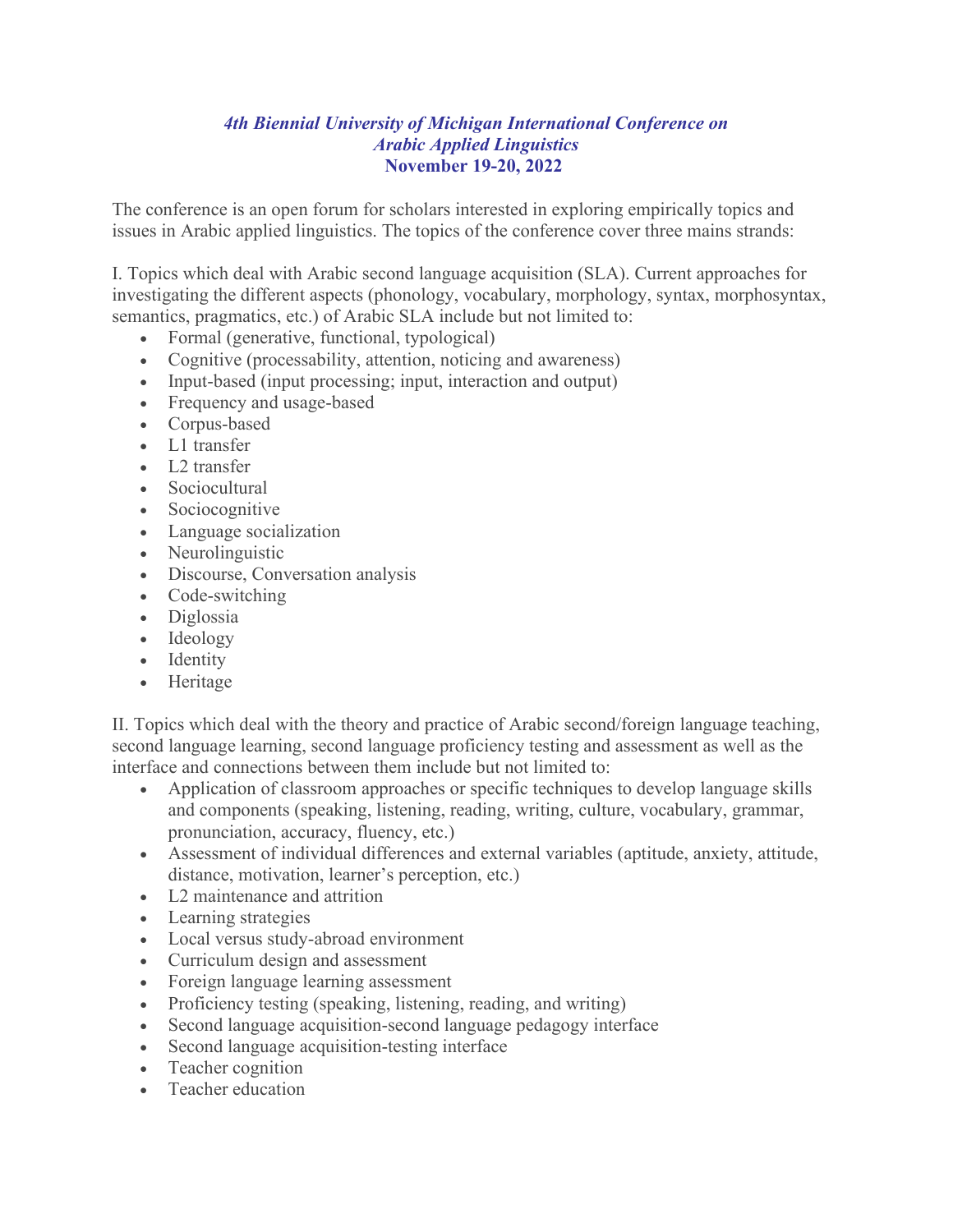• Technology-mediated learning and teaching

III. Topics which deal with applied research related to Arabic as an L1, including:

- Arabic first language acquisition (investigating the different aspects including phonology, morphology, syntax, morphosyntax, semantics, pragmatics, etc.)
- Arabic L1 Literacy (including child and adult), reading, and writing
- Analysis of interaction and communication including discourse, conversation, signs, and gestures
- Bilingualism and multilingualism
- code-switching
- Corpus linguistics
- Forensic linguistics
- Language and culture, and socialization
- Language and identity
- Language and ideology
- Language and technology
- Language cognition and processing
- Language impairment and language pathology
- Language maintenance and attrition
- Language policy and language planning
- Neurolinguistic research

# **Location**

University of Michigan, Ann Arbor

**Languages of the conference**

English and Arabic

# **Abstract submission**

To present a paper, an abstract is required: [https://sites.lsa.umich.edu/arabic-sla](https://sites.lsa.umich.edu/arabic-sla-conference/submissions)[conference/submissions](https://sites.lsa.umich.edu/arabic-sla-conference/submissions)

**Deadline for Receipt of Abstracts** March 15, 2022

**Notification of abstract acceptance** April 15, 2022

# **Publication**

Following the conference, papers which are recommended by external peer reviewers will be published in *[Al-'Arabiyya](http://www.aataweb.org/alarabiyya)*:<http://www.aataweb.org/alarabiyya>

# **Confirmed Speakers**

- Rachel Hayes-Harb
- Brahim Chakrani
- Abdulkafi Albirini